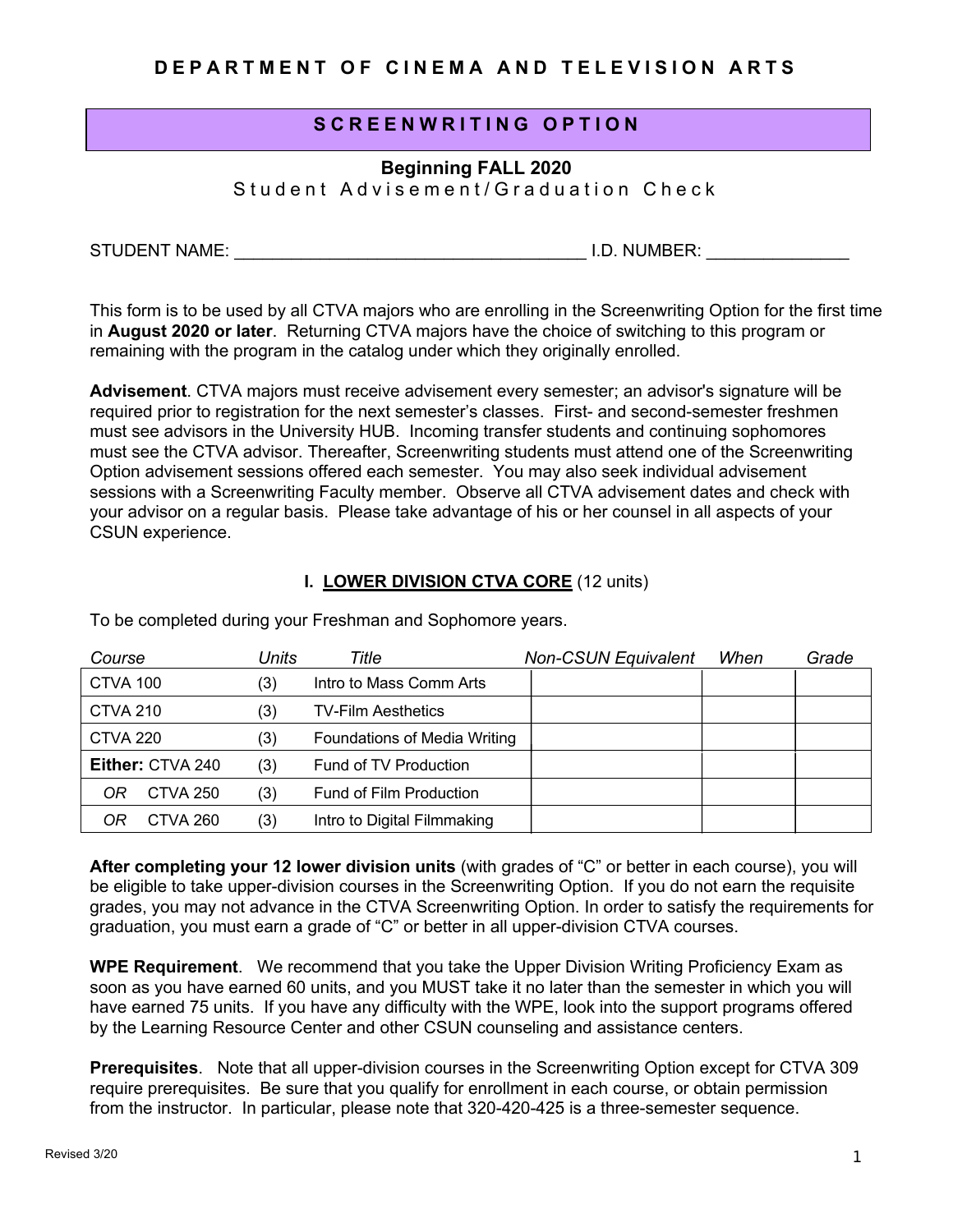# **II. UPPER DIVISION CTVA COMMON CORE** (12 units)

| Course          |                                    | Units | Title                        | <b>Non-CSUN Equivalent</b> | When | Grade |
|-----------------|------------------------------------|-------|------------------------------|----------------------------|------|-------|
| <b>CTVA 319</b> |                                    | (3)   | Criticism in CTVA            |                            |      |       |
|                 | Either: CTVA 305                   | (3)   | <b>History of Television</b> |                            |      |       |
| OR.             | <b>CTVA 310</b>                    | (3)   | History of American Cinemal  |                            |      |       |
|                 | Either: CTVA 351                   | (3)   | Anatomy of Film Producing    |                            |      |       |
| OR              | CTVA 480                           | (3)   | Entertainment Media Mgt      |                            |      |       |
| OR.             | <b>CTVA 482</b>                    | (3)   | Network Program Development  |                            |      |       |
| OR.             | <b>CTVA 487</b>                    | (3)   | Soc. Controls & Reg of Media |                            |      |       |
|                 | <b>Either: CTVA 329 A&amp;B(3)</b> |       | <b>Program Production</b>    |                            |      |       |
| OR              | CTVA 329C                          | (3)   | <b>Program Production</b>    |                            |      |       |
| OR              | CTVA 494 A&B (3)                   |       | Internship                   |                            |      |       |

# **III. SCREENWRITING OPTION (**21 units)

Students in the Screenwriting Option will take 21 upper division units as indicated below:

| Course                  | Units | Title                          | <b>Non-CSUN Equivalent</b> | When | Grade |
|-------------------------|-------|--------------------------------|----------------------------|------|-------|
| <b>CTVA 309</b>         | (3)   | Film as Literature             |                            |      |       |
| <b>CTVA 320</b>         | (3)   | Writing for Film & TV          |                            |      |       |
| <b>CTVA 420</b>         | (3)   | Screenplay Adaptation          |                            |      |       |
| <b>CTVA 425</b>         | (3)   | <b>Advanced Screenwriting</b>  |                            |      |       |
| Either: CTVA 422        | (3)   | <b>Writing Episodic Series</b> |                            |      |       |
| CTVA 428<br>0R          | (3)   | Writing Screenplay Comedy      |                            |      |       |
| <b>Either: CTVA 350</b> | (3)   | Film Directing                 |                            |      |       |
| CTVA 440<br>OR          | (3)   | <b>TV Directing</b>            |                            |      |       |

*With permission of your advisor, select* **3** *additional upper division units in CTVA or an allied field:*

 $\_$ 

**Applying for Graduation**. The University requires that you apply to graduate TWO SEMESTERS (one year) before you intend to graduate. Complete this Grad Check form and an *Application For Bachelor's Degree and Diploma* with the assistance of your advisor. Once signed by your faculty advisor, submit the forms to the CTVA Department and to Admissions and Records. Alternately, you may apply for graduation online once you are eligible, and then you must see your faculty advisor for a follow-up graduation advisement session.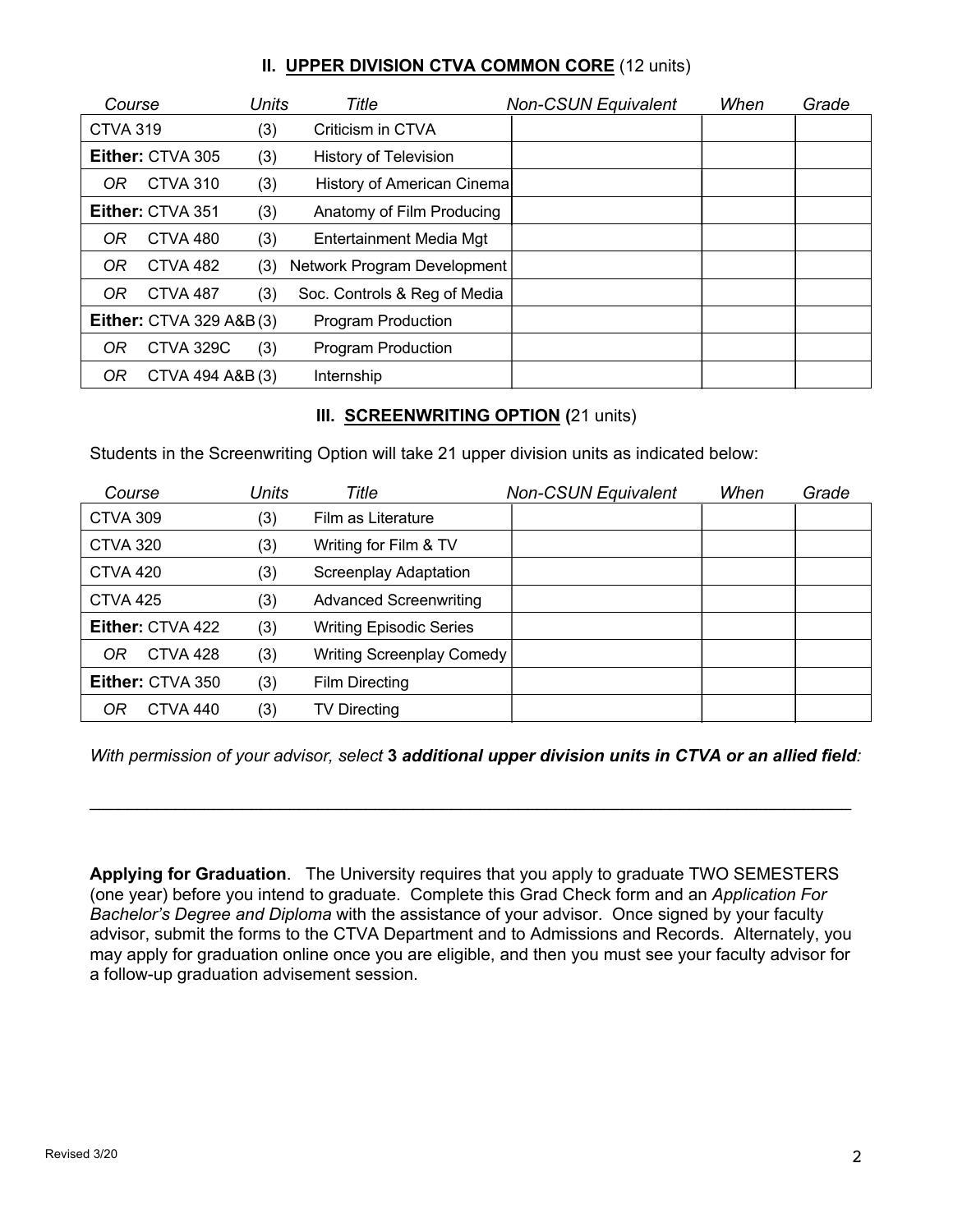# **SCREENWRITING OPTION CLASSES BY SEMESTER – RECOMMENDATIONS**

**The 12 units below are to be completed during your Freshman and Sophomore years. We strongly recommend that you take CTVA 100 in your first semester and CTVA 220 in your final semester of lower-division course work.**

| Course                | Units | Title                               | <b>Non-CSUN Equivalent</b> | When | Grade |
|-----------------------|-------|-------------------------------------|----------------------------|------|-------|
| CTVA 100              | (3)   | Intro to Mass Comm Arts             |                            |      |       |
| <b>CTVA 210</b>       | (3)   | <b>TV-Film Aesthetics</b>           |                            |      |       |
| <b>CTVA 220</b>       | (3)   | <b>Foundations of Media Writing</b> |                            |      |       |
| Either: CTVA 240      | (3)   | Fund of TV Production               |                            |      |       |
| <b>CTVA 250</b><br>OR | (3)   | Fund of Film Production             |                            |      |       |
| CTVA 260              | (3)   | Intro to Digital Filmmaking         |                            |      |       |

**After completing your 12 lower-division units** with grades of "C" or better, you will be eligible to take upper-division courses in the Screenwriting Option.

# **First Semester of Upper Division:** 9 units CTVA/Screenwriting

Take the following 6 units:

| <b>CTVA 309</b> | U   | Film as Literature    |  |  |
|-----------------|-----|-----------------------|--|--|
| <b>CTVA 320</b> | ιU. | Writing for Film & TV |  |  |

# Take one of the Upper Division CTVA Common Core: 3 units

| <b>Either: CTVA 351</b> | (3) | Anatomy of Film Producing       |  |  |
|-------------------------|-----|---------------------------------|--|--|
| OR CTVA 480             | (3) | Entertainment Media Mgt         |  |  |
| OR CTVA 482             |     | (3) Network Program Development |  |  |
| OR CTVA 487             | (3) | Soc. Controls & Reg of Media    |  |  |

#### AND take remaining GE requirements

And/or extra units needed to obtain the 120 units required for graduation with BA

### **Second Semester of Upper Division** 12 units CTVA/Screenwriting

| Take the following 6 units: |     |                       |  |  |  |  |  |  |  |
|-----------------------------|-----|-----------------------|--|--|--|--|--|--|--|
| CTVA 420                    | (3) | Screenplay Adaptation |  |  |  |  |  |  |  |
| <b>Either:</b> CTVA 350     | (3) | Film Directing        |  |  |  |  |  |  |  |
| CTVA 440<br>OR.             | (3) | <b>TV Directing</b>   |  |  |  |  |  |  |  |

Take one of the following Upper Division CTVA Common Core classes – 3 units:

| CTVA 319                           | (3) | Criticism in CTVA          |  |  |
|------------------------------------|-----|----------------------------|--|--|
| <b>Either: CTVA 305</b>            | (3) | History of Television      |  |  |
| OR CTVA 310                        | (3) | History of American Cinema |  |  |
| AND take remaining GE requirements |     |                            |  |  |

#### AND take remaining GE requirements

And/or extra units needed to obtain the 120 units required for graduation with BA